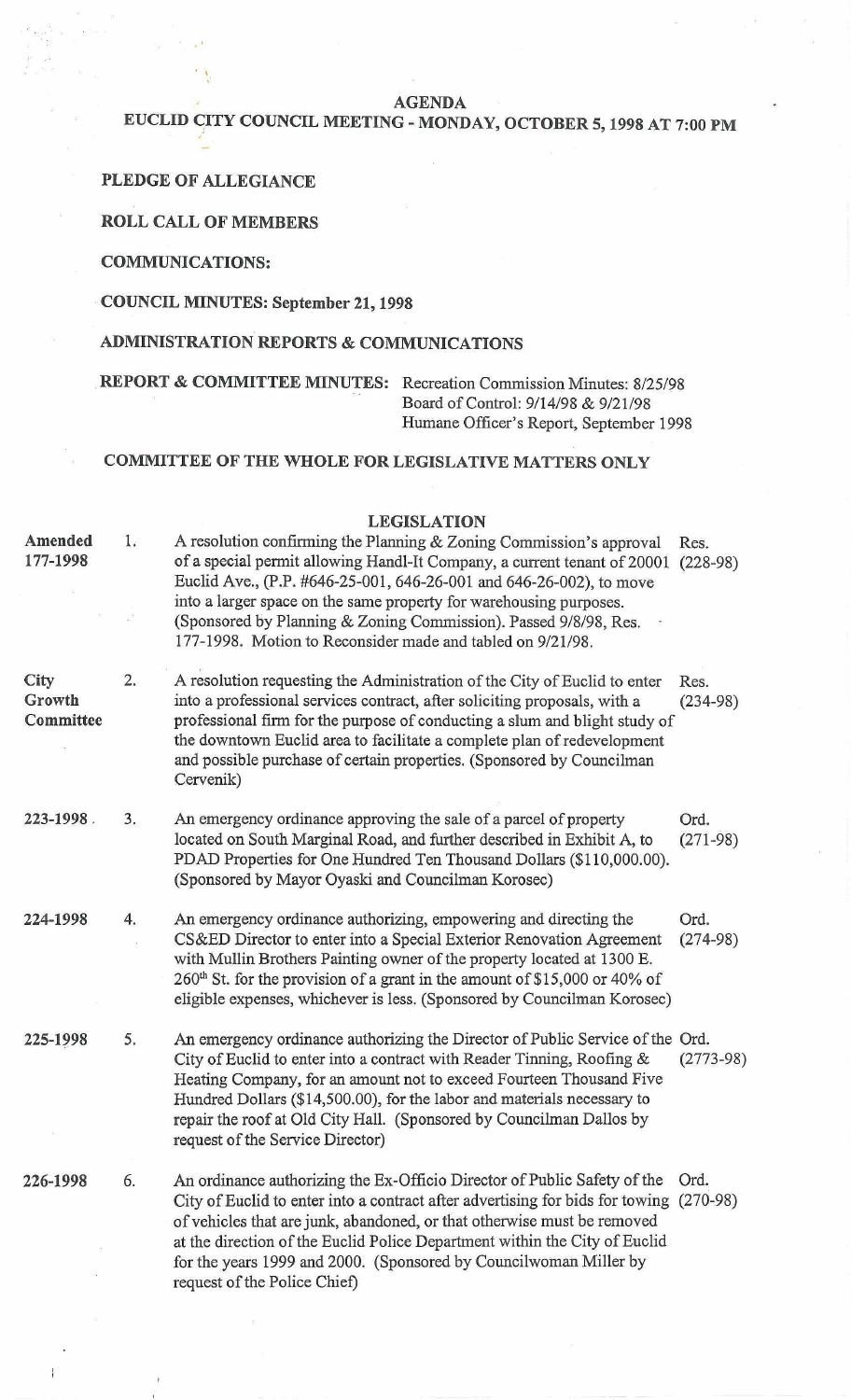| 227-1998 | 7.  | A resolution approving the use of submerged lands for property located at Res.<br>25561 Edgecliff Drive in the City of Euclid so that the owner can<br>undertake lake shore protection measures. (Sponsored by Councilwoman<br>McGarry by request of the Law Director)                                  | $(275-98)$         |
|----------|-----|---------------------------------------------------------------------------------------------------------------------------------------------------------------------------------------------------------------------------------------------------------------------------------------------------------|--------------------|
| 228-1998 | 8.  | A resolution approving the use of submerged lands for property located at Res.<br>21161 Edgecliff Drive in the City of Euclid so that the owner can<br>undertake lake shore protection measures. (Sponsored by Councilwoman<br>Holzheimer Gail by request of the Law Director)                          | $(276-98)$         |
|          |     | <b>CEREMONIAL RESOLUTIONS</b>                                                                                                                                                                                                                                                                           |                    |
| 211-1998 | 9.  | A resolution of congratulations to Benjamin H. Whittaker as he is<br>honored at Boy Scout Troop 367's Eagle Court of Honor on October 4,<br>1998. (Sponsored by Mayor Oyaski and the entire Council)                                                                                                    | Res.<br>$(256-98)$ |
| 212-1998 | 10. | A resolution of congratulation to Robert A. Holmes upon the occasion of Res.<br>the renewal of his designation as a Certified Golf Course Superintendent<br>by the Golf Course Superintendents Association of America. (Sponsored<br>by Mayor Oyaski and the entire Council)                            | $(257-98)$         |
| 213-1998 | 11. | A resolution of congratulations to Edward "Moe" Mikovich, an<br>outstanding three-sport athlete and 1947 graduate of Central High School, (258-98)<br>on his induction to the Euclid High School's Sports Hall of Fame.<br>(Sponsored by Mayor Oyaski and the entire Council)                           | Res.               |
| 214-1998 | 12. | A resolution of congratulations for William "Bill" Erb, a champion<br>wrestler, member of the Shore High School Class of 1949 and October 8, (259-98)<br>1998 inductee to Euclid High School's Sports Hall of Fame. (Sponsored<br>by Mayor Oyaski and the entire Council)                               | Res.               |
| 215-1998 | 13. | A resolution of congratulations to Dennis Turkall, a first-rate baseball and Res.<br>basketball player, and a member of Euclid Senior High School's Class of (260-98)<br>1959, upon being inducted into Euclid High School's Sports Hall of<br>Fame. (Sponsored by Mayor Oyaski and the entire Council) |                    |
| 216-1998 | 14. | A resolution of congratulations to David Sprochi, a 1961 Euclid Senior<br>High School, gifted two-sport athlete and an October 8, 1998 inductee to<br>Euclid High School's Sports Hall of Fame. (Sponsored by Mayor Oyaski<br>and the entire Council)                                                   | Res.<br>$(261-98)$ |
| 217-1998 | 15. | A resolution of congratulations to Roger Murphy, a two-sport letter-<br>winner from Euclid Senior High School's Class of 1963, and an October<br>8, 1998 inductee to Euclid High School's Sports Hall of Fame.<br>(Sponsored by Mayor Oyaski and the entire Council)                                    | Res.<br>$(262-98)$ |
| 218-1998 | 16. | A resolution of congratulations to Jerry Drobnick, an exceptional baseball Res.<br>and basketball player from Euclid Senior High School Class of 1979, and (263-98)<br>October 8, 1998 inductee to Euclid High School's Sports Hall of Fame.<br>(Sponsored by Mayor Oyaski and the entire Council)      |                    |
| 219-1998 | 17. | A resolution of congratulations to Derek Walton, one of the finest<br>basketball players ever to play in the Euclid Schools, 1988 graduate of<br>Euclid Senior High School and 1998 inductee to Euclid High School's<br>Sports Hall of Fame. (Sponsored by Mayor Oyaski and the entire<br>Council)      | Res.<br>$(264-98)$ |

 $\label{eq:2.1} \frac{1}{\sqrt{2\pi}}\int_{0}^{\infty}\frac{1}{\sqrt{2\pi}}\left(\frac{1}{\sqrt{2\pi}}\right)^{2\alpha} \frac{1}{\sqrt{2\pi}}\frac{1}{\sqrt{2\pi}}\int_{0}^{\infty}\frac{1}{\sqrt{2\pi}}\frac{1}{\sqrt{2\pi}}\frac{1}{\sqrt{2\pi}}\frac{1}{\sqrt{2\pi}}\frac{1}{\sqrt{2\pi}}\frac{1}{\sqrt{2\pi}}\frac{1}{\sqrt{2\pi}}\frac{1}{\sqrt{2\pi}}\frac{1}{\sqrt{2\pi}}\frac{1}{\sqrt{2\pi}}\frac{$ 

 $\label{eq:2.1} \frac{1}{\sqrt{2\pi}}\int_{0}^{\infty}\frac{1}{\sqrt{2\pi}}\left(\frac{1}{\sqrt{2\pi}}\right)^{2\alpha} \frac{1}{\sqrt{2\pi}}\frac{1}{\sqrt{2\pi}}\frac{1}{\sqrt{2\pi}}\frac{1}{\sqrt{2\pi}}\frac{1}{\sqrt{2\pi}}\frac{1}{\sqrt{2\pi}}\frac{1}{\sqrt{2\pi}}\frac{1}{\sqrt{2\pi}}\frac{1}{\sqrt{2\pi}}\frac{1}{\sqrt{2\pi}}\frac{1}{\sqrt{2\pi}}\frac{1}{\sqrt{2\pi}}\frac{1}{\sqrt{2\pi}}$